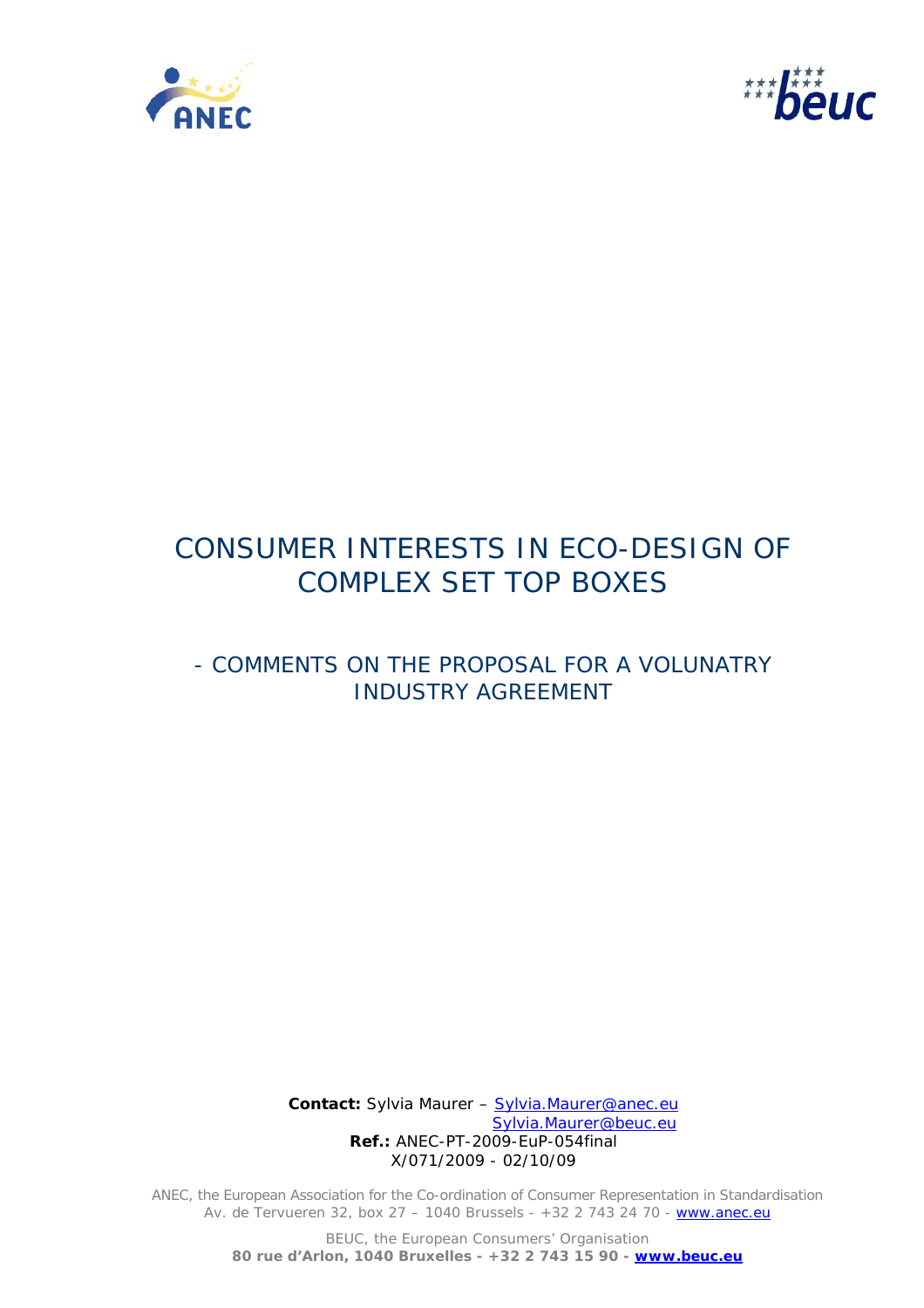



**2**

Summary In the context of the implementation of the Eco-design of Energy-using Products Directive, several manufacturers and service providers proposed to increase the energy efficiency of complex set top boxes (CSTBs) with a voluntary self agreement (VA) instead of an EU Eco-design Regulation. In this paper we question the suitability of a voluntary agreement to improve the environmental performance of complex set top boxes over the full life cycle and at the least life cycle costs for consumers. . As the VA seems not to be fully in line with the requirements of Annex VIII of the Ecodesign Directive on VAs, we ask for improvements on the reporting, monitoring, compliance and verification procedures. We support the proposed test procedures for calculating the energy consumption of CSTBs as they are based on the Energy Star and are favorable compared to existing Eco-design Regulations. . We ask to change the technical design of Complex Set Top Boxes and to provide an. auto power down function as well as a low power standby mode. In addition, we ask to improve the requirements on consumer information as consumers need to be informed about the energy consumption of CSTBs before they purchase a product/ service package. Finally, we call on the European Commission to develop sanction mechanisms in case the VA will not deliver the required energy savings. We therefore ask for ambitious mandatory Eco-design Requirements to apply in case the targets of Tier 1 will not be met by all signatories.

ANEC, the European Association for the Co-ordination of Consumer Representation in Standardisation Av. de Tervueren 32, box 27 – 1040 Brussels - +32 2 743 24 70 - www.anec.eu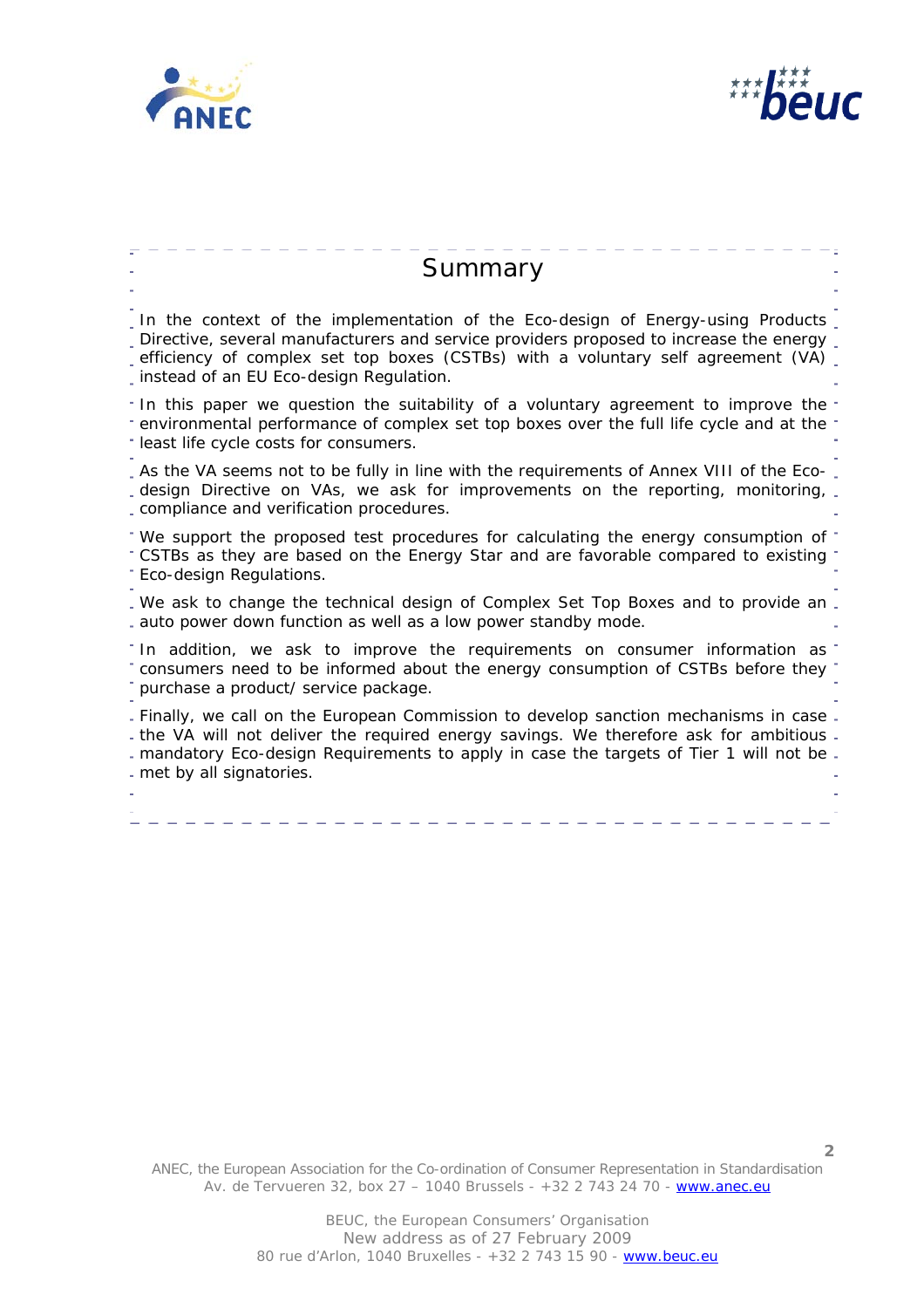



### **Introduction**

j.

In June 2009, a group of manufacturers and service providers proposed a Voluntary Industry Agreement<sup>[1](#page-2-0)</sup> (VA) on Complex Set Top Boxes<sup>[2](#page-2-1)</sup> (CSTBs). With this initiative, manufacturers seek to contribute to more energy efficient complex set top boxes without being subject to an EU Regulation setting mandatory Eco-design requirements for placing these devices on the market.

The European Commission therefore consulted those stakeholders which are members of the Eco-design Consultation Forum on this draft VA.

In this paper, we have outlined our main concerns related to the proposal of the VA. We give also detailed recommendations how the current wording of the VA should be improved in order to make the monitoring, reporting and verification procedures more transparent. In addition, we ask for technical changes in the design of CSTBs such as an auto power down function and a low power standby mode in order to improve the overall energy efficiency of CSTBs and to achieve costs savings for consumers. We also propose a better way of informing consumers about the energy efficiency of CSTBs before they take a purchase decision for a certain product/service package.

Finally, we call on the European Commission to establish ambitious mandatory Ecodesign requirements for CSTBs which will enter into force immediately on 1 July 2011 should the signatories of the VA fail to reach their targets of the first stage by this date.

#### **Voluntary Industry Agreements are unlikely to deliver on energy efficiency**

While ANEC and BEUC welcome the initiative to improve the energy efficiency of complex set top boxes, we do not consider a voluntary self regulation as a sufficiently robust measure to ensure that only energy efficient complex set top boxes are available to consumers.

Although the Eco-design Framework Directive (2005/32/EC) gives preference to self-regulatory approaches by industry<sup>[3](#page-2-2)</sup>, consumer organisations have not been supportive of this approach as voluntary environmental agreements often lack transparency, ambition, legitimacy and efficacy<sup>[4](#page-2-3)</sup>.

We have strong concerns that the text of the VA does not meet all minimum requirements for VAs which are required according to Annex VIII of the Eco-design Regulation. In particular we believe that the requirements on transparency, monitoring and reporting need to be improved.

<span id="page-2-0"></span><sup>&</sup>lt;sup>1</sup> Voluntary Industry Agreement to improve the energy consumption of Complex Set Top Boxes within the European Community, proposal form the industry group, Version 2, 12 June 2009.

<span id="page-2-1"></span> $2$  A set top box is a device that connects to a television and an external source of signal such as cable, satellite, telephone line, Internet Protocol Server or Ethernet, Broadband over Power Line, and VHF or UHF antennae, and turns the signal into a content which is then displayed on the TV screen. Complex set top boxes operate in networked home entertainment systems and allow viewers to interact with the content of TV programmes. According to the Preparatory Study the criterion of "conditional access" is being used to differentiate complex from simple set top boxes. The term "conditional access" refers to Pay TV, including Video on Demand, T Commerce and Pay per View.

<span id="page-2-2"></span> $3$  See Recital 16-19, Article 17 and Annex VIII of the Eco-design of energy-using products Directive (2005/32/EC).

<span id="page-2-3"></span><sup>4</sup> See ANEC/BEUC joint position on Voluntary environmental agreements, 24 October 2006, ANEC-ENV-2006-G-048, BEUC/X/060/2006, [http://www.anec.eu/attachments/ANEC-ENV-2006-G-048.pdf.](http://www.anec.eu/attachments/ANEC-ENV-2006-G-048.pdf)

ANEC, the European Association for the Co-ordination of Consumer Representation in Standardisation Av. de Tervueren 32, box  $27 - 1040$  Brussels -  $+32$  2 743 24 70 - www.anec.eu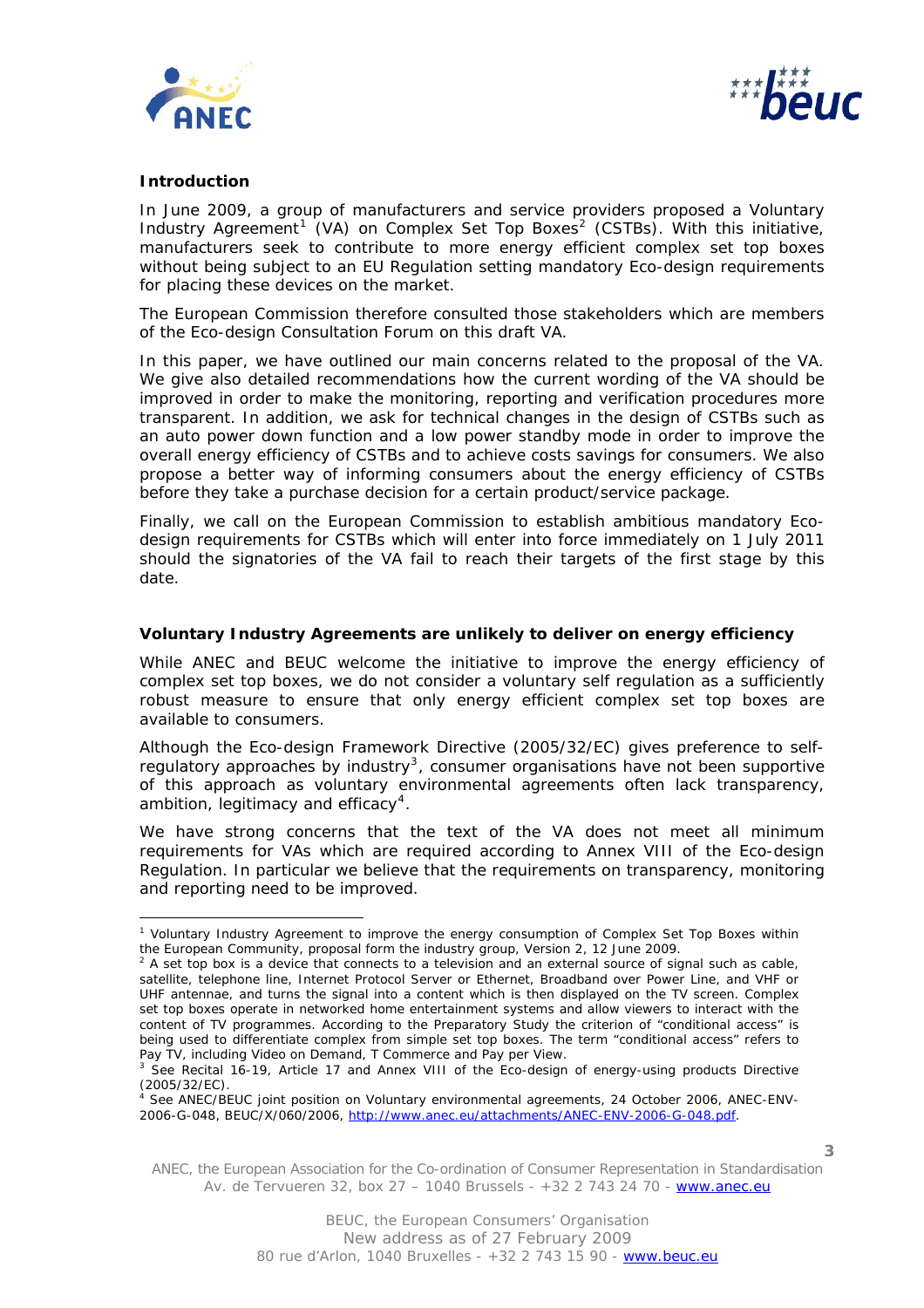



Should the VA be put in place, we ask for the points which we have set out below, to be addressed.

#### **Effective date and possibilities for verification have to be clarified**

Chapter 2 of the Voluntary Industry Agreement states that the measure will only apply to products which are placed on the market after the respective date. While this approach would allow for a quick implementation of the VA, it is unclear how new and old CSTBs will be differentiated. As long as CSTB-models remain unchanged regarding their model designation and technological design, it will not be possible for market surveillance authorities to check if the commitments of the voluntary agreement are put into practice.

A clear distinction between old and new CSTB-models is not only important to ensure the implementation of the scheme but is also required to ensure that consumers are informed about set top boxes which are energy efficient and models which consume too much energy.

We therefore urge the Commission and manufacturers to provide more information about how the applicable dates will be made verifiable and how the commitment can be easily monitored.

#### **All CSTBs should be in the scope of the VA**

Voluntary Environmental Agreements pose in general the problem that they do not cover the whole market and that potential free riders could undermine the effect of the planned environmental improvements. In addition to this disadvantage, the proposed VA for CSTBs is in particular weak as it is unclear which devices will be within its scope.

In paragraph 4.3.1 of the VA it is stated that each signatory shall ensure that 90% of its CSTBs comply with the Tier 1 energy consumption targets. As the energy consumption targets of the Voluntary Industry Agreement are not particularly strict, we seen no reason why a certain percentage of CSTB should be excluded. If certain models will not be able to achieve the efficiency targets on the respective dates, manufacturers and service providers should phase them out by voluntary means.

In addition, we ask to clarify the meaning of the 90% threshold as it leaves room for interpretation: While the requirement may refer to 90% of all devices put on the market, the figure could also refer to 90% of the *models* of a signatory party. The latter interpretation could lead to a widely ineffective measure, as the mass market could theoretically still be served with inefficient devices.

We emphasise that in order to ensure wide market coverage, the wording should refer to the total number of all devices which are placed on the market and should include all models of the signatories (100%). The market coverage

In addition, to achieve better coverage, more manufacturers and service providers need to participate in the agreement as the Eco-design Directive requires participation with as few exceptions as possible.

A VA would need to cover at least 90% of manufacturers and units on the market to be acceptable for consumers.

ANEC, the European Association for the Co-ordination of Consumer Representation in Standardisation Av. de Tervueren 32, box  $27 - 1040$  Brussels -  $+32$  2 743 24 70 - www.anec.eu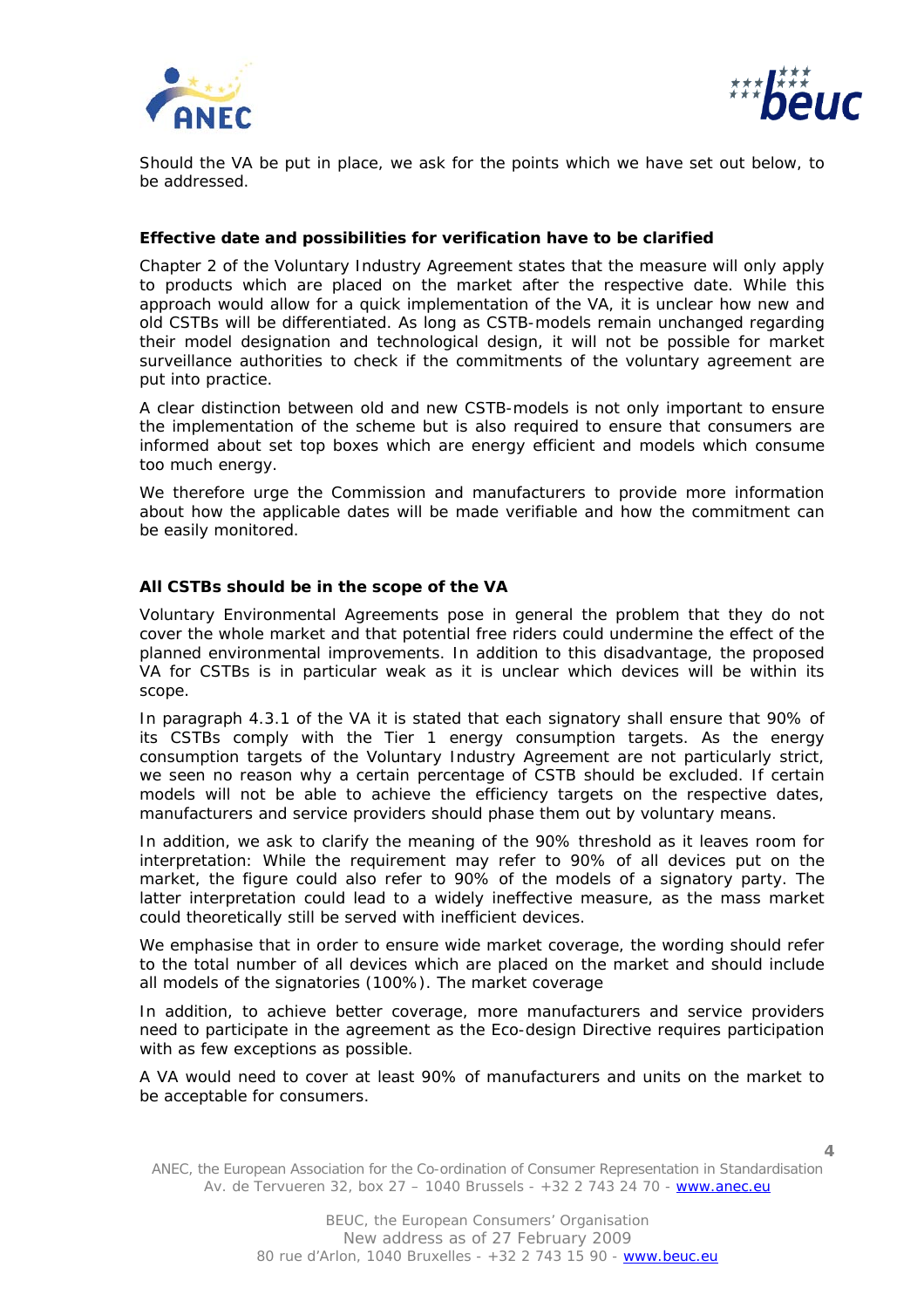



#### **Tier 2 must be binding for all models**

The wording of paragraph 4.3.1 of the VA which requires only 90% of the models to comply with Tier 1 targets does not mention that Tier 2 requirements on energy must also be met. However, as the Ecodesign Directive requires staged objectives also for VAs (see Annex VIII number 4) and the requirements on tier 1 are not overly ambitious, we ask to replace the wording in paragraph 4.3.1 of the VA as follows:

"Each signatory shall ensure that all of its CSTBs comply with the Tier 1 and Tier 2 energy consumption targets."

#### **Responsibilities for effectiveness of the VA have to be clear**

In chapter 4.10 of the VA, the commitments of the various types of signatories are described. Although this list is useful, it does not contain any key responsibilities. We therefore ask to clarify the key responsibilities for the functioning and the effectiveness of the VA.

#### **Reporting must be transparent and comprehensible**

Chapter 5.1 of the Voluntary Industry Agreement lays out the details for the reporting procedures. Although we recognise that competing companies which will be cosignatories of the planned VA might have an interest in not releasing sensitive information, we emphasise the need for transparent reporting.

The presented proposal is very vague as it does not specify which information is considered to be sensitive. As ANNEX VIII point 5 of the Ecodesign Directive requires interim and final monitoring reports to be published and to ensure transparency, we ask to add an additional paragraph to the VA ensuring open and transparent access to all monitoring information for all stakeholders, including consumer organisations.

#### **Monitoring must be transparent**

Chapter 5.2 lays out the monitoring procedures aiming at verifying if the objectives of the VA will be met. The text says, however, that the Commission's report should not refer to the performance of individual companies.

With this formulation, the Commission's report will not be transparent. In addition, it will not be possible to apply effective sanction mechanisms based on the findings of the report to signatory companies which do not comply with the requirements of the VA.

We therefore ask to draft the last sentence of the first paragraph in chapter 5.2 as follows:

To preserve business secrets and commercial confidence of consumers and all other stakeholders in the effectiveness of the VA, any official report produced by the Commission in connection with the information supplied by any individual Signatory shall not refer to the performance of individual companies.

ANEC, the European Association for the Co-ordination of Consumer Representation in Standardisation Av. de Tervueren 32, box 27 – 1040 Brussels - +32 2 743 24 70 - www.anec.eu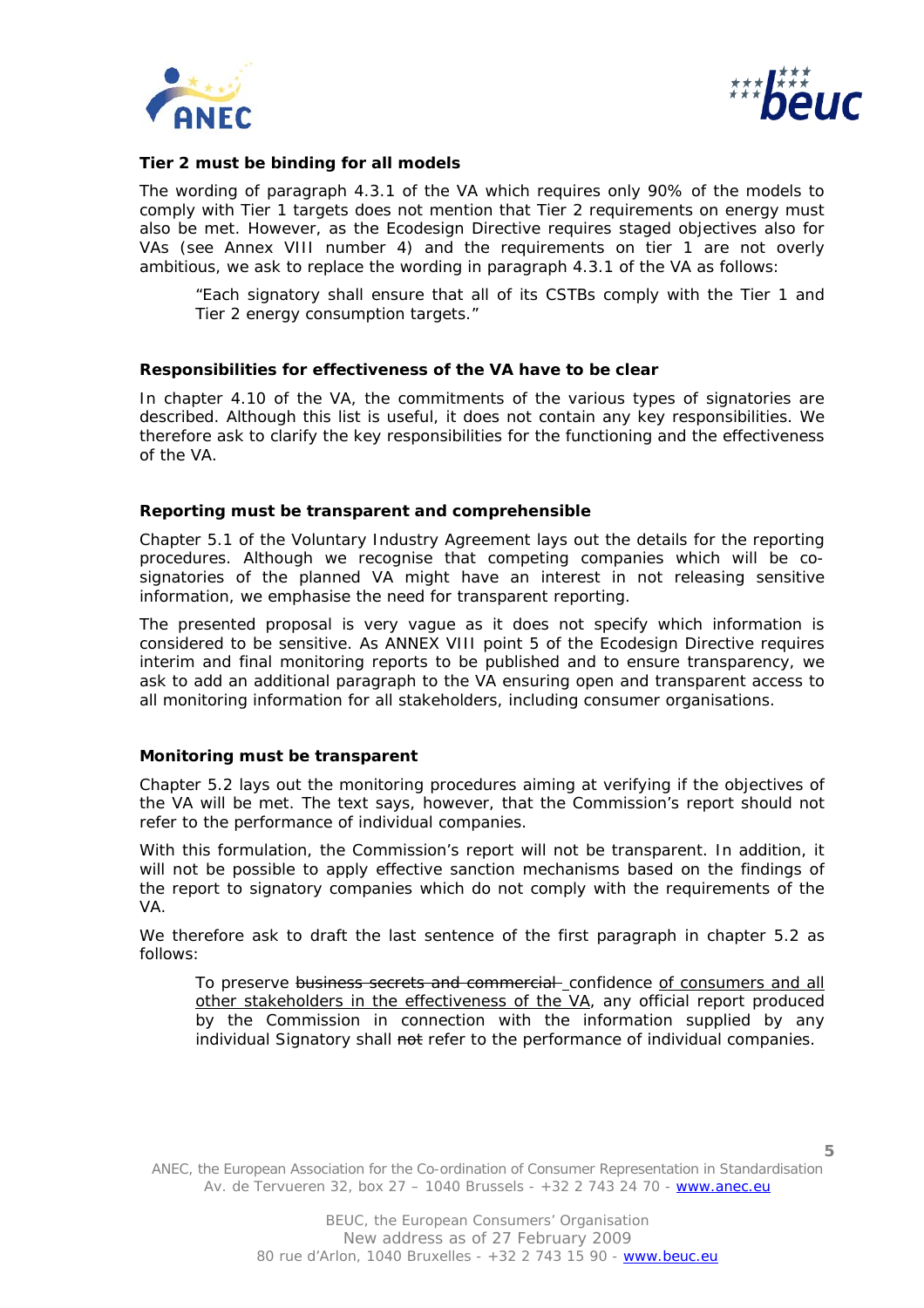



Moreover, paragraph 5.2 does not specify explicitly the length of the reporting periods. Therefore, the frequency of Steering Committee meetings between the Signatories and the Commission remains unclear with the current wording.

We therefore ask to specify the length of the reporting periods in the text of the VA.

Chapter 5.2 states further that the Steering Committee will evaluate the effectiveness of the VA, the current and future developments and will set future targets to increase energy savings. It is foreseen that these discussions will take place on a confidential basis.

We do not consider it adequate that meetings will only take place between the Commission and the Steering Committee on a bilateral and confidential basis as we consider it imperative that input is sought from other stakeholders. Experiences with the Eco-design process so far suggest that the input from key stakeholders and independent experts leads to better regulation. In particular, for developing the energy efficiency requirements further, a sound and independent database, as provided in the current Preparatory Study, is considered vital for a good outcome of the process.

This requires that key stakeholders who are represented in the Consultation Forum and independent experts should be actively involved in the development of the VA and the assessment of whether its aims have been met.

#### **Composition and voting rules of the Steering Committee must be democratic**

As laid down in chapter 5.3.1 of the VA, decisions to amend the VA will be made according to a voting procedure which is defined in the Steering Committee. However, according to the draft VA agreement, the Steering Committee is composed almost exclusively of industry representatives and with a representative from the European Commission. Therefore, amendments can be decided without taking into account the views of other stakeholders. As the European Commission would be outnumbered by industry representatives, also the European Commission might have little influence in these decisions.

We therefore ask to give all key stakeholders involved in the Eco-design Consultation Forum formal positions and a right to vote in the Steering Committee.

In addition, the EU institutions (Commission, Parliament and Council) should have the possibility to attend the meetings and to veto decisions of the Steering Committee as the right of scrutiny is a principle of the Eco-design Framework Directive.

#### **Rules on revision and compliance must be decided now**

We see a need to specify the revision and compliance provisions before the VA enters into force.

Chapter 5.3 describes the mechanisms for revising the VA. However, we see a need to further detail the procedures. In particular it does not seem appropriate to work out with the Commission, by the year 2011, how the Commission will be involved in the revision process as this has to be specified before the VA enters into force.

In chapter 5.4 on compliance, the exact mechanism to remove a signatory is left open. However, we consider it crucial to define the rules for expelling non-compliant companies before the VA enters into force and not by the year 2011 when a revision is foreseen.

ANEC, the European Association for the Co-ordination of Consumer Representation in Standardisation Av. de Tervueren 32, box 27 – 1040 Brussels - +32 2 743 24 70 - www.anec.eu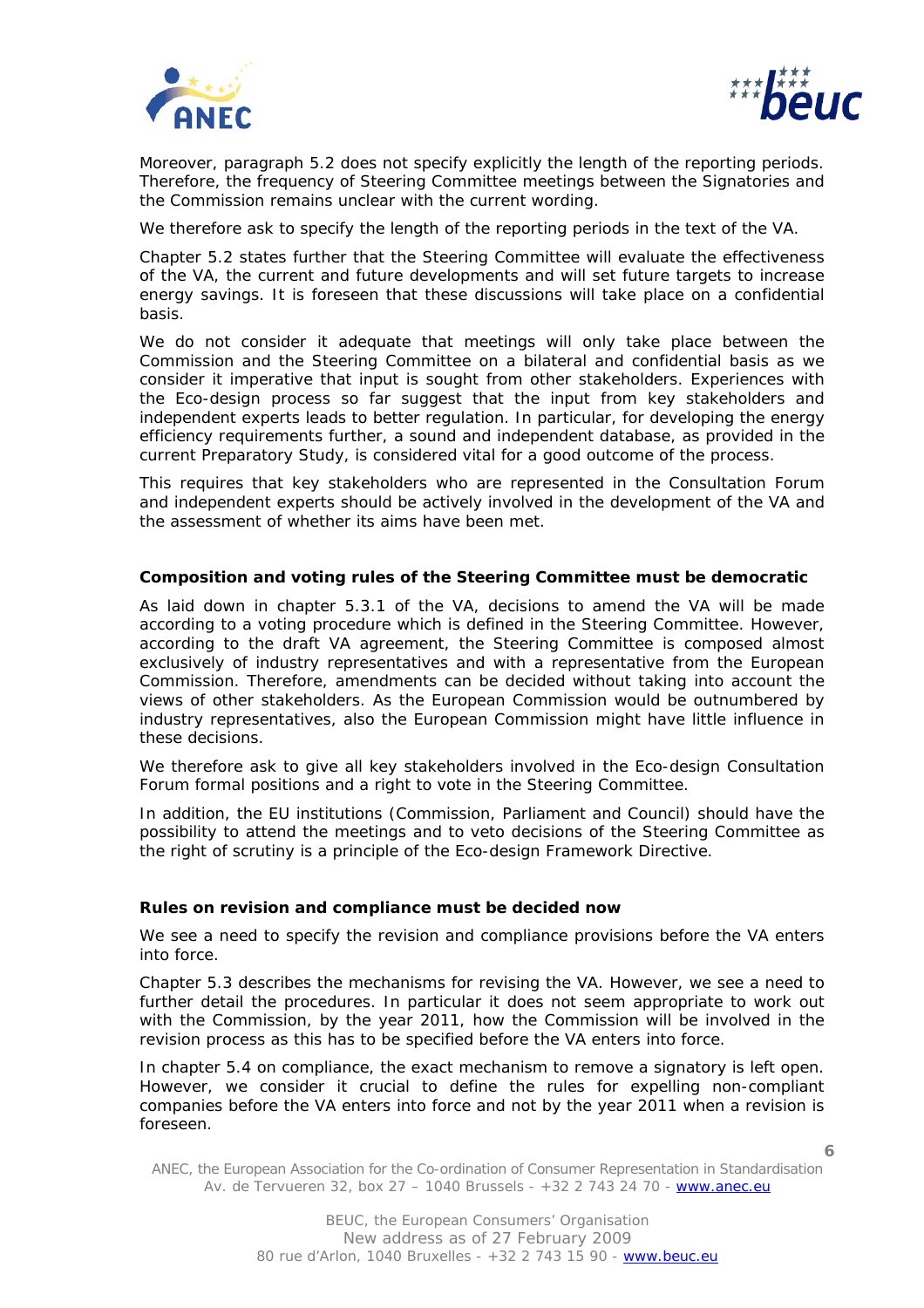



#### **Procedures to withdraw from the VA must be clarified**

Chapter 7 lays out the principles for the termination of the Voluntary Industry Agreement by a signatory company. According to the draft VA, a unilateral withdrawal from the VA is possible. However, we consider it crucial that this process will be transparent and that all stakeholders will be informed accordingly. We therefore ask to rephrase the requirements as follows:

"The Chair shall inform all *members of the Steering Committee, the European Commission and all stakeholder parties involved in the Ecodesign Process on CSTBs. In addition, the Chair may inform other persons and institutions if appropriate."* 

#### **Procedures on penalties and expulsion must be included in the VA**

The VA needs to specify strict sanction procedures which will apply to signatory companies which do not comply with the requirements of the VA. We see a need to introduce provisions on monetary sanctions and procedures for expulsing members in the VA before it enters into force.

#### **Test procedures should become model for Eco-design**

We support the proposed testing procedures as they are based on the Energy Star requirements. The proposed testing procedures are in general considered to be more appropriate than in the existing Eco-design Regulations as they do not allow for systematically exceeding threshold values by a certain percentage.

We therefore propose to keep the proposed testing procedures and to use them as a model for Ecodesign Implementing Measures.

#### **Ambition level of the energy consumption targets**

Comparing the proposed energy efficiency requirements with the Preparatory Study, the Energy Star criteria and the Nordic Swan Eco-label criteria shows that the proposed energy consumption levels would lead to efficiency improvements. However, as mentioned above, the measure will not tap its full improvement potential for two reasons. First, not all devices will be covered by the VA. Second, there are already technologies available that are available to comply with Tier 1 and Tier 2.

Tier 2 requirements, which are envisaged to come into effect on 1 July 2013, are – especially for the base functionality allowances – only slightly stricter than those of Tier 1. In order to stimulate ongoing improvements, Tier 2 requirements should be on average 30-40% below those of Tier 1. This would be more or less in line with the findings of the Preparatory Study.

We therefore ask to include more ambitious Tier 2 targets into the VA before it enters into force.

ANEC, the European Association for the Co-ordination of Consumer Representation in Standardisation Av. de Tervueren 32, box 27 – 1040 Brussels - +32 2 743 24 70 - www.anec.eu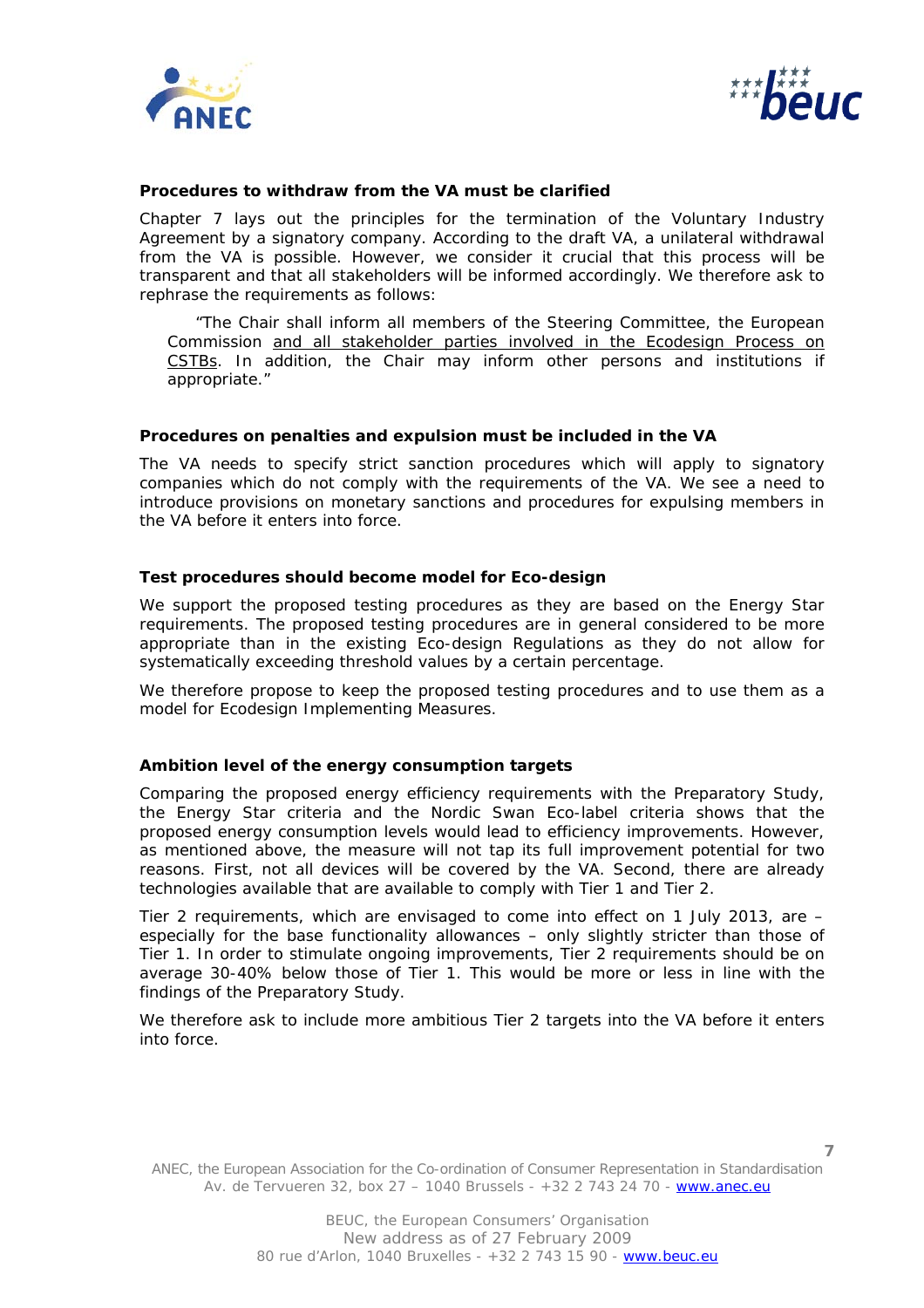



#### **Auto Power Down Function should be mandatory for all set top boxes**

Auto Power Down is an energy saving feature of set top boxes, which is applied to various products on the market. With Auto Power Down, a set top box automatically switches from on-mode into standby if there is no user activity for a certain time span.

Considering that the Eco-design Regulations for simple set top boxes and televisions make an auto power down function mandatory, we ask to ensure that all complex set top boxes will be equipped with this function. The auto power down should be set as default leading to a switch into standby after a maximum of four hours after the last user interaction. For the standby mode initiated by Auto Power Down, the standby requirements of the Regulation (EC) No 1275/2008 on standby and off-mode shall apply.

#### **All CSTBs need to provide for a low power standby mode**

The VA agreement leaves it to the manufacturers to decide whether or not they want to include a low power standby mode to achieve the energy efficiency reduction targets. However, we see an urgent need to equip all devices with a low power standby mode.

As complex set top boxes almost always consume energy when connected to the mains, we see a need to equip devices with a low power standby mode of 1 W. For downloading the required updates, complex set top boxes should not remain in active standby levels but should only wake up at certain pre-defined intervals. After downloading the updates, the devices should switch automatically into low power down modes.

Including a low power standby function would not increase the price of a set top box by more than  $5 \notin$ . The costs savings for consumers could however be considerable (between 2 and 45  $\epsilon$  depending on the type of CSTB due to a reduced energy consumption of 14.8% to 31.1%).

The low power standby should be set as a default. If consumers should wish to change this mode for reasons of better convenience to a mode that sets the box into full operation mode quicker, this should be possible. However, consumers should be clearly informed that such a mode consumes much energy.

#### **Maximum allowances for additional functions should be defined**

The VA (Annex A.6) specifies that all future additional functionalities which might come up and which might consume additional energy should not be included in the measurement of the power consumption of the box. In addition, software downloads which increase the power consumption should be deactivated when measuring the power consumption of the box.

Although innovations should not be hindered by overly strict requirements on energy consumption, the wording of the VA provides a backdoor to introduce additional functionalities without any energy consumption targets. In fact, new functionalities should always be designed energy efficiently as otherwise the overall consumption will continue to increase in the future. Moreover, it might be more difficult to reduce the energy consumption later on than integrating energy efficiency from the beginning.

ANEC, the European Association for the Co-ordination of Consumer Representation in Standardisation Av. de Tervueren 32, box 27 – 1040 Brussels - +32 2 743 24 70 - www.anec.eu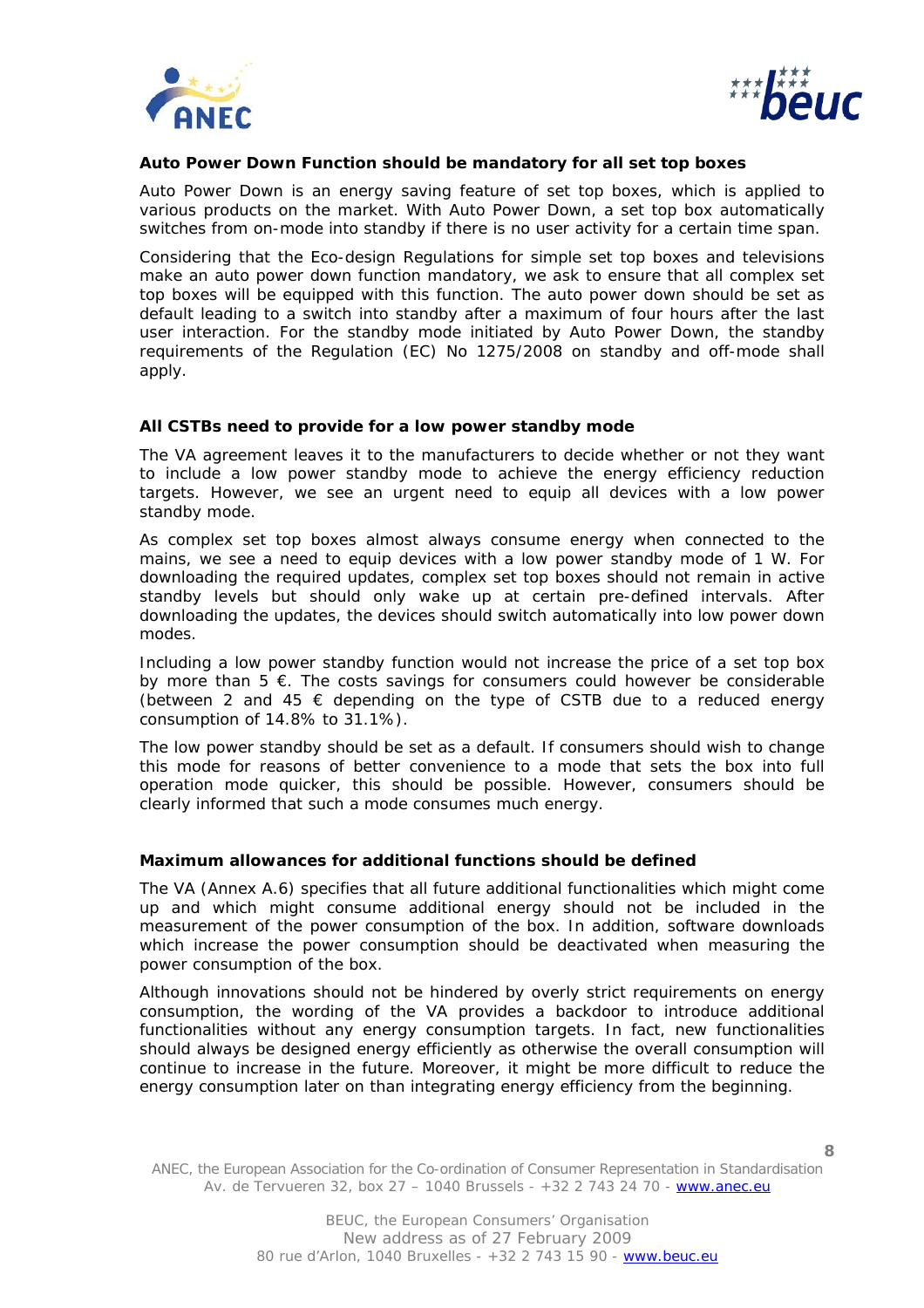



We therefore ask to limit the power consumption by introducing the following wording into the VA:

*A.6: "[…] unanticipated additional functionality which consumes significant energy but which is not listed in Table 4 in Annex D (Additional Functionalities Annual Energy Allowance) shall be granted an additional allowance of 20kWh/year in Tier 1 and 14kWh in Tier 2 of the energy consumption targets. […]"* 

*A.7: "Software Downloads to CSTB's shall not increase the power consumption requirements above the initial TEC allowance."* 

#### **Requirements on consumer information**

We welcome that the VA contains in chapter 4.8 requirements on informing consumers about the energy consumption levels of CSTBs. However, we see a need to further specify the requirements as it remains unclear which information has to be given and where the information should be placed.

As CSTBs are usually provided together with a television service, consumers do not decide for or against a certain CSTB model, but choose a product/service package. It is therefore important that the information on this product/service package includes information on the annual power consumption, the possibilities of power savings and end-of-life issues.

Moreover, this information should be standardised so that users can easily compare between the various offers. The information should also always be presented at the point of sale in a clearly visible and understandable manner, in the product manual and a freely available technical data sheet.

We therefore ask to specify in chapter 4.8 the following:

*"[…] inform consumers about the environmental characteristics and performance of CSTBs, and facilitate and encourage consumers to adopt*  environmental friendly practices in connection with the use and disposal of *CSTBs. In particular, Signatories shall provide consumers with standardised, detailed and clearly visible information about the dedicated functionalities, energy consumption levels of the various operations modes, annual power consumption, energy saving options and end-of-life issues. Such information shall be made available at the point of sale, in standardised technical data sheets, in the product manual and online; […]."* 

## **Design for better recycling should be included**

The VA addresses only energy efficiency and neglects all other environmental relevant aspects. We therefore ask to specify requirements which aim at a better design for recycling.

ANEC, the European Association for the Co-ordination of Consumer Representation in Standardisation Av. de Tervueren 32, box 27 – 1040 Brussels - +32 2 743 24 70 - www.anec.eu